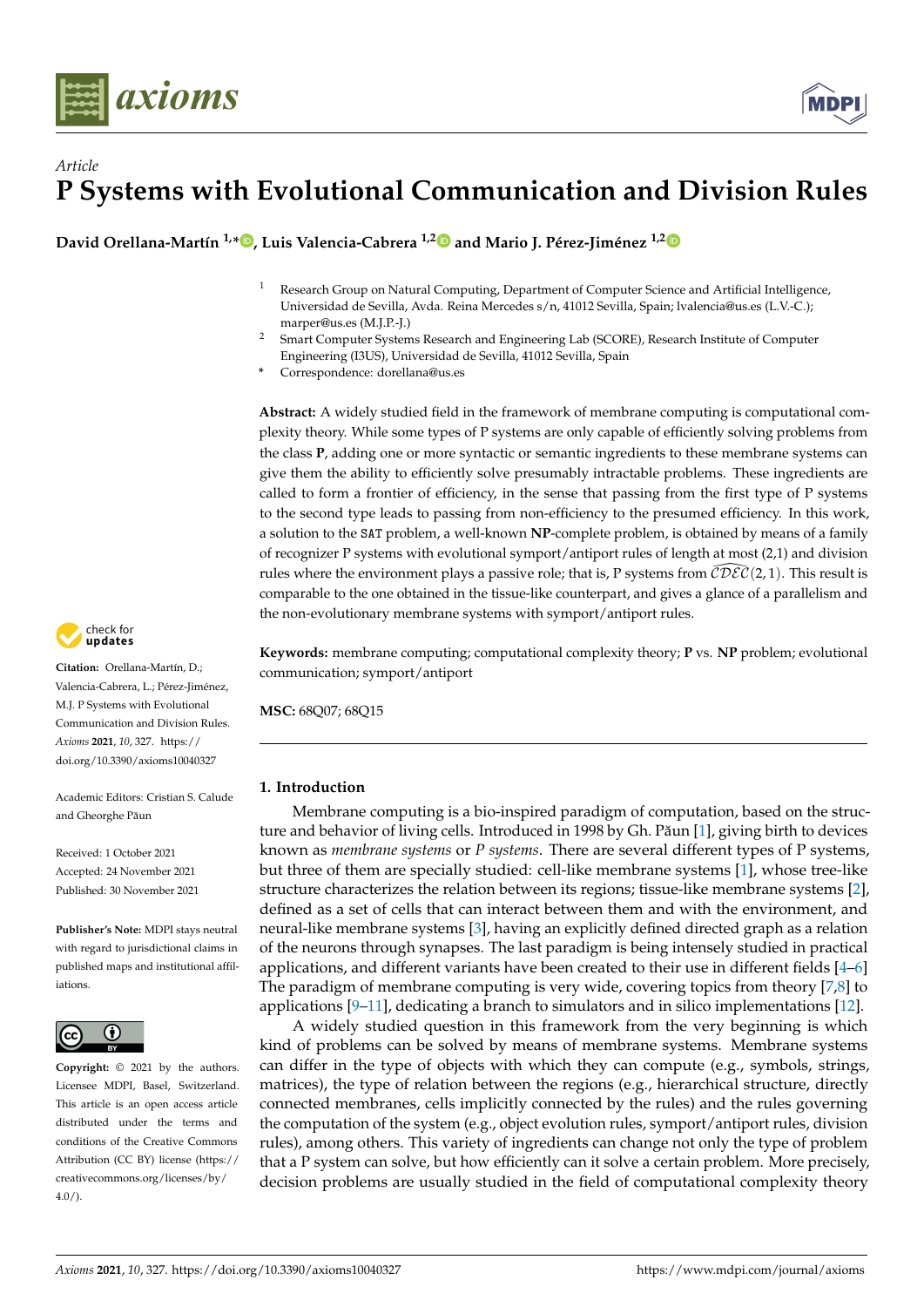in order to classify them in complexity classes that contain problems that can be solved with a similar amount of computational resources [\[13\]](#page-10-10).

Recognizer membrane systems [\[14\]](#page-11-0) are P systems with certain ingredients, such as two special objects yes and no, and requisites, such as all the computations halt and return the same result. The design of a family of recognizer membrane systems of a certain type  $R$  solving certain decision problems can reveal which kind of problems can be solved efficiently by means of that class of P systems.

A widely studied type of membrane systems in the field of computational complexity theory is the framework of tissue P systems with symport/antiport rules. In [\[15\]](#page-11-1), a polynomial-time solution to SAT was designed by means of a family of recognizer tissue P systems with symport/antiport rules of length at most five and division rules. In this type of P system, the length is defined as the number of objects implied in the symport/antiport rules of the system (e.g., the length of the rule  $(i, u/v, j)$  is  $|u| + |v|$ ). This result was eventually improved in [\[16\]](#page-11-2), where the maximum number of objects implied in a communication rule was two. If only one object was allowed in communication rules, then only tractable problems could be efficiently solved, as demonstrated in [\[17\]](#page-11-3). A similar frontier of efficiency was found by using separation rules instead of division rules in [\[18,](#page-11-4)[19\]](#page-11-5), but in this case, the frontier is from passing of communication rules of length at most two to length at most three, instead of passing from one to two. Some results about their relative environmentless counterparts were demonstrated in [\[20](#page-11-6)[,21\]](#page-11-7). Symport/antiport rules were first introduced in tissue-like membrane systems, but later used in cell-like membrane systems, where results were surprisingly similar [\[22–](#page-11-8)[27\]](#page-11-9), giving a glance of the similarity of using both tree-like and directed graph structures.

In [\[28\]](#page-11-10), tissue P systems with evolutional symport/antiport rules were introduced, including in communication rules the capability to evolve the objects while traveling from one region to another one. In this type of P system, two different definitions of length can be cited: On the one hand, the length of an evolutional communication rule can be defined with a single number that is related with the number of objects in the whole rule (e.g., in the rule  $\left[ u \left[ v \right]_j \right]$  $\psi_i \to \left[ \left[ \left[ u' \right]_j \right] \right]$ *i*<sub>i</sub> is  $|u| + |v| + |u'| + |v'|$ ; on the other hand, the length can be defined as a pair of numbers concerning the number of objects in the left-hand side and the right-hand side of the evolutional communication rules of the system (e.g., the length of the rule  $\left[ u \left[ v \right]_j \right]$  $\psi$ <sup>*i*</sup>  $[v']$ <sub>*j*</sub><sup>*]*</sup> *i*<sub>i</sub> is  $(|u| + |v|, |u'| + |v'|)$ ). In [\[29\]](#page-11-11), several new results were presented, publishing some improvements from [\[28](#page-11-10)[,30](#page-11-12)[–32\]](#page-11-13). More precisely, in [\[32\]](#page-11-13) an efficient family of tissue P systems with evolutional communication rules of length at most (2, 1) and division rules using the environment as an active agent of the system solving the SAT problem is presented. In this work, we investigate the role of evolutional communication rules in cell-like membrane systems that use division rules as exponential workspace-generating rules, and letting the environment as a mere agent that only receives the corresponding answer of the system.

The rest of the paper is structured as follows: Section [2](#page-1-0) is dedicated to introducing some terms used throughout the work. In the next section, cell P systems with evolutional symport/antiport rules and division rules are defined, and their recognizer versions are introduced. Sections [4](#page-5-0) and [5](#page-9-0) are devoted to present a solution to the problem SAT by means of a family of P systems with evolutional communication rules and division rules of length at most  $(2, 1)$ , and to prove the correctness of the solution. Finally, in Section [6](#page-9-1) the results of this paper are discussed, and comparatives with other classes of P systems are given, and some open research lines are proposed, besides a description of the work in progress.

#### <span id="page-1-0"></span>**2. Preliminaries**

In this section, some concepts that will be used throughout the paper will be defined. The reader can find expanded and deeper information about formal languages and membrane computing in [\[8,](#page-10-6)[33\]](#page-11-14).

An alphabet is a non-empty (finite) set, whose elements are usually called *symbols*. A *string* over Γ is a *ordered finite succession* of elements from Γ. We denote the empty string by *λ*.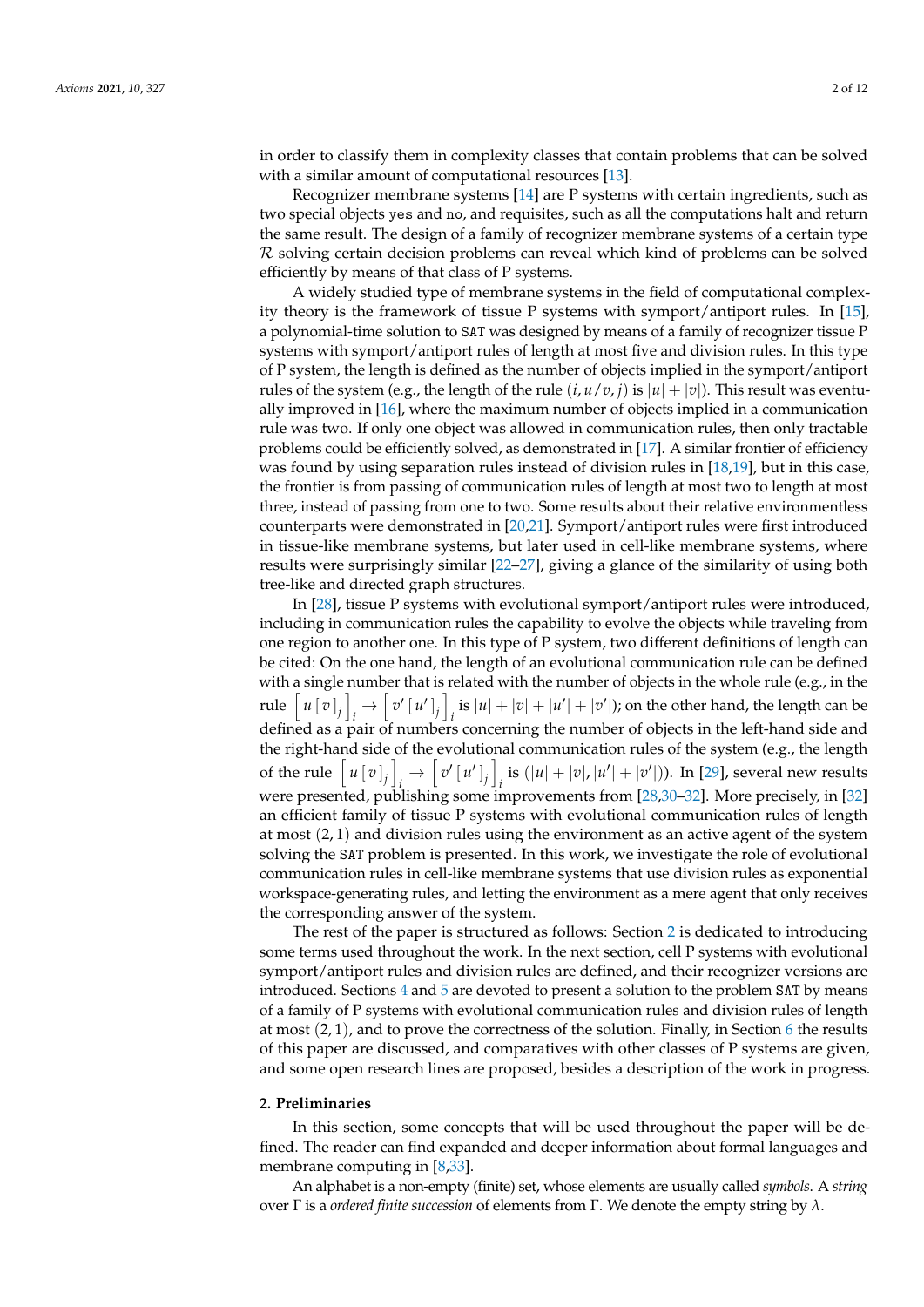Given two sets *A* and *B*, the *relative complement*  $A \setminus B$  is defined as  $A \setminus B = \{x \in A \mid$  $x \notin B$ . For each set *A*, we denote by |*A*| the *cardinal* (number of elements) from *A*.

A multiset can be described explicitly as follows:  $\{(a_1, \mathcal{M}(a_1)), \ldots, (a_n, \mathcal{M}(a_n))\}$ , and the notation  $\mathcal{M} = a_1^{\mathcal{M}(a_1)}$  $\mathcal{M}(a_1)$  ...  $a_n^{\mathcal{M}(a_n)}$  will be used. The cardinal of a multiset  $\mathcal M$  over  $\Gamma=\{a_1,\ldots,a_n\}$  is defined as  $|\mathcal{M}|=\mathcal{M}(a_1)+\ldots+\mathcal{M}(a_n).$  We denote by  $M_f(\Gamma)$  the set of all the finite multisets over  $\Gamma$ , and  $M_f^+(\Gamma) = M_f(\Gamma) \setminus \{\emptyset\}$ 

Given two multisets *M*<sup>1</sup> and *M*<sup>2</sup> over Γ, the *union* of the multisets, denoted as *M*<sup>1</sup> ∪ *M*<sup>2</sup> or *M*<sup>1</sup> + *M*2, is the application over Γ defined as: for each *a* ∈ Γ, (*M*<sup>1</sup> ∪ *M*2)(*a*) = *M*1(*a*) + *M*<sub>2</sub>(*a*). A multiset *M*<sub>1</sub> is included in *M*<sub>2</sub>, and it is denoted by *M*<sub>1</sub> ⊆ *M*<sub>2</sub>, if *M*<sub>1</sub>(*a*) ≤ *M*<sub>2</sub>(*a*) for each  $a \in \Gamma$ .

#### **3. P Systems with Evolutional Communication and Division Rules**

In this section, the framework of cell-like membrane systems where evolutional communication rules and division rules are used is introduced.

**Definition 1.** *A P system with evolutional symport/antiport rules and division rules of degree*  $q \geq 1$  *is a tuple* 

$$
\Pi = (\Gamma, \mathcal{E}, \mu, \mathcal{M}_1, \ldots, \mathcal{M}_q, \mathcal{R}_1, \ldots, \mathcal{R}_q, i_{out})
$$

*where:*

- Γ *is a finite (working) alphabet;*
- $\mathcal{E} \subseteq \Gamma$  *is the environment alphabet*;
- *µ is a rooted tree structure;*
- $\mathcal{M}_1, \ldots, \mathcal{M}_q$  are the initial multisets of the membranes;
- $\mathcal{R}_1, \ldots, \mathcal{R}_q$  are the rules of the membranes of the system of the following form:
	- **–**  $\left[ u \left[ \ \right]_j \right]$  $\frac{1}{i}$   $\rightarrow$   $\left[ \begin{array}{c} [u']_j \end{array} \right]$  $\hat{a}$ , *with*  $0 \le i, j \le q$ ,  $i \ne j$ ,  $u \in M_f^+(\Gamma)$ ,  $u' \in M_f(\Gamma)$ ; in the case *that*  $i = 0$ , *then u must contain at least one object from*  $\Gamma \setminus \mathcal{E}$  *(evolutional send-in*) *symport rules);*
	- **–**  $\left[ \begin{array}{c} [u]_j \end{array} \right]$  $\frac{1}{i}$   $\rightarrow$   $\left[ u' \left[ \begin{array}{c} 1 \\ 1 \end{array} \right]$  $\mathbf{a}_i$ , with  $0 \leq i, j \leq q, i \neq j, u \in M_f^+(\Gamma), u' \in M_f(\Gamma)$  (evolu*tional send-out symport rules);*
	- **–**  $\left[ u \left[ v \right]_j \right]$  $\psi_i \rightarrow \left[ \left[ v' \left[ u' \right]_j \right] \right]$  $i$ , *with*  $0 \le i, j \le q, i \ne j, u, v \in M_f^+(\Gamma), u', v' \in M_f(\Gamma)$ *(evolutional antiport rules);*
	- $[a]_i \rightarrow [b]_i[c]_i$ , with  $1 \leq i \leq q$ ,  $i \notin \{i_{out}, i_{skin}\}$ ,  $a, b, c \in \Gamma$ , being  $i_{skin}$  the label of *the skin membrane (division rules).*
- $i_{out} \in \{0, 1, \ldots, q\}$  *is the output region of the system.*

A P system with evolutional symport/antiport rules and division rules of degree  $q \geq 1$ can be seen as a set of *q* membranes biyectively labelled by  $1, \ldots, q$  organized in the rooted tree structure  $\mu$ , whose root node is the *skin* membrane, and such that (a)  $\mathcal E$  represents the set of objects that are situated in the *environment* an arbitrary number of times; (b)  $\mathcal{M}_1, \ldots, \mathcal{M}_q$ represents the initial multisets situated in the *q* membranes of the system; (c) *iout* is a distinguished *region i* that will encode the output of the system. The term region *i* will be used to denote the membrane *i*, in case  $1 \le i \le q$ , and to the environment in the case  $i = 0$  or  $i = env$ . We will use *env* and 0 indistinguishably as the label of the environment. If  $\mathcal{E} = \emptyset$ , it is usually omitted from the tuple.

A *configuration* at an instant *t* of such a system is described by the membrane structure of the P system at the instant *t*, the multisets of objects from Γ in each membrane at that instant and the multiset of objects from Γ \ E situated in the environment. The *initial configuration* of  $\Pi = (\Gamma, \mathcal{E}, \mu, \mathcal{M}_1, \dots, \mathcal{M}_q, \mathcal{R}_1, \dots, \mathcal{R}_q, i_{out})$  is  $(\mu, \mathcal{M}_1, \dots, \mathcal{M}_q, \emptyset)$ .

A *evolutional send-in symport rule* is applicable to a configuration C*<sup>t</sup>* at an instant *t* if there exists a region labelled by *i* that has at least a child membrane labelled by *j* and that it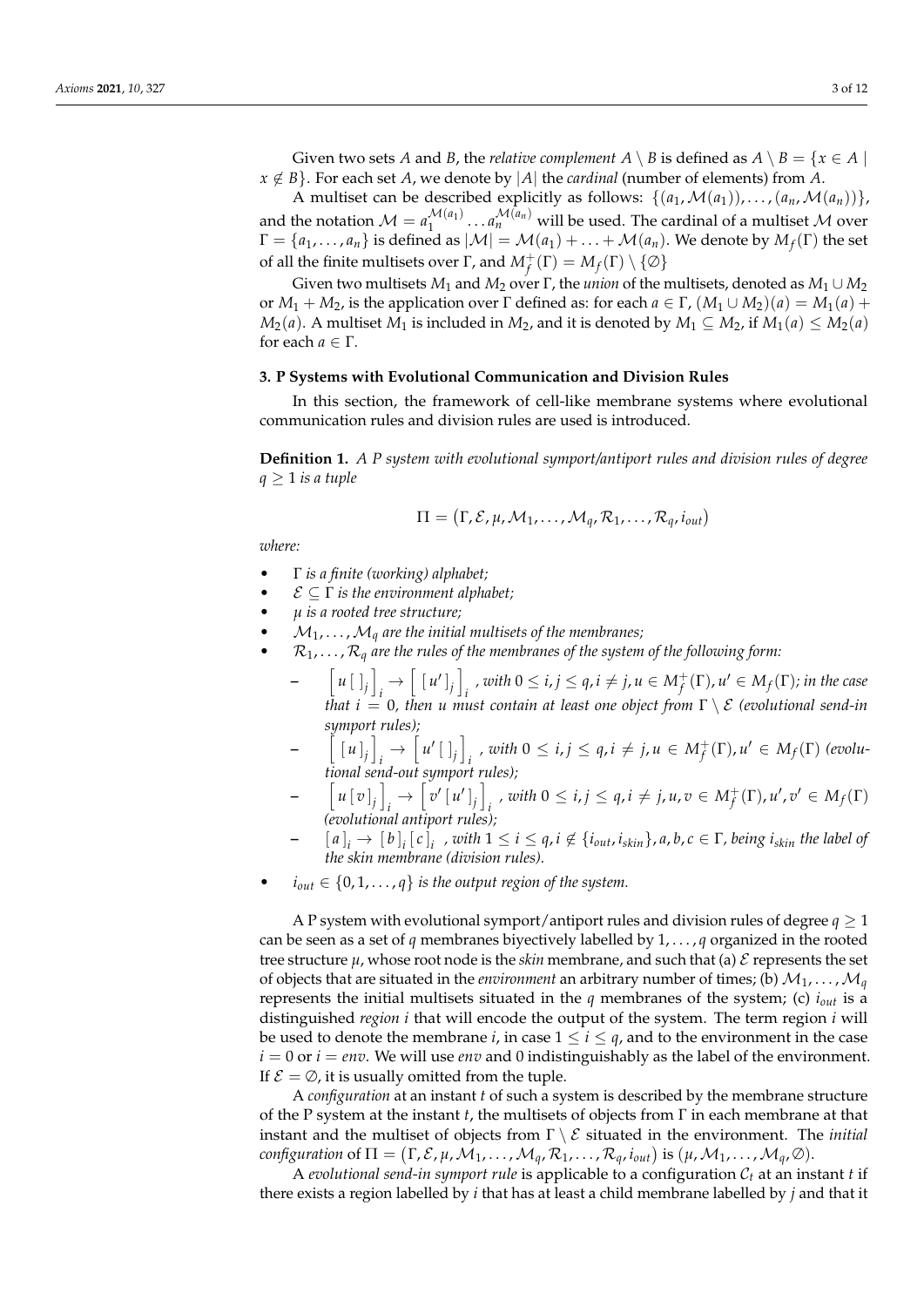contains the multiset *u* of objects. The execution of such a rule  $\left[ u \right]_j$  $\frac{1}{i}$   $\rightarrow$   $\left[$   $\left[$   $u'$   $\right]$ <sub>j</sub>  $\right]$  $\int_i$  in  $\mathcal{C}_t$ consumes the objects of *u* from such a region *i*, and it produces the multiset of objects *u* 0 in the child membrane  $j$  in  $C_t$ .

A *evolutional send-out symport rule* is applicable to a configuration C*<sup>t</sup>* at an instant *t* if there exists a region labelled by *i* that has at least a child membrane labelled by *j* and the child membrane contains the multiset *u* of objects. The execution of such a rule  $\left[ \begin{array}{c} [u]_j \end{array} \right]$  $\mu$ <sup> $\left[\mu'\right]$ </sup> $\left[\right]$ *i* in  $C_t$  consumes the objects of *u* from such a region *j*, and it produces the multiset of objects  $u'$  in the child membrane *i* in  $C_t$ .

A *evolutional antiport rule* is applicable to a configuration  $C_t$  at an instant  $t$  if there exists a region labelled by *i* that contains a multiset of objects *u* and it has at least a child membrane labelled by *j* and the child membrane contains the multiset *v* of objects. The execution of such a rule  $u[v]_j$  $\psi_i \to \left[ \left[ v' \left[ u' \right]_j \right] \right]$ *i* in  $C_t$  consumes the objects of *u* from such a region *j* and objects from *v* from such a region *i*, and it produces the multiset of objects *u'* in that membrane *i* and the multiset of objects  $v'$  in that membrane *j* in  $\mathcal{C}_t$ .

A *division rule* is applicable to a configuration  $C_t$  at an instant  $t$  if there exists a region labelled by *i* that contains an object *a*. The execution of such a rule  $[a]_i \rightarrow [b]_i [c]_i$  in  $\mathcal{C}_t$ consumes the object *a* from the membrane *i*, the membrane is duplicated with its contents included, and objects  $b$  and  $c$  are produced one in each new membrane created in  $\mathcal{C}_t$ .

As in tissue P systems with evolutional symport/antiport rules, two definitions of *length* (or size) can be described. On the one hand, the *length* of a evolutional communication rule  $r \equiv \left[ u \left[ v \right]_j \right]$  $\psi_i \rightarrow \left[ \left[ v' \left[ u' \right]_j \right] \right]$ *i*  $\alpha$  can be  $length(r) = (|u| + |v| + |u'| + |v'|);$ on the other hand, it can be described as a pair  $length'(r) = (|u| + |v|, |u'| + |v'|)$ . The first description corresponds with the sum of the cardinalities of all the multisets in the rule, while the second definition corresponds with the pair such that the first component corresponds with the sum of cardinalities of the left-hand side of the rule (LHS), and the second component corresponds with the sum of the cardinalities of the right-hand side of the rule (RHS). If *r* is a symport rule, then  $|v| = |v'| = 0$  or  $|u| = |u'| = 0$ .

We say that a configuration  $C_t$  of a P system with evolutional communication rules and division rules  $\Pi$  produces a configuration  $C_{t+1}$  in a *transition step*, denoted by  $C_t \Rightarrow_\Pi C_{t+1}$ and we say that  $C_{t+1}$  is <u>a</u> next configuration of  $C_t$  if we can pass from  $C_t$  to  $C_{t+1}$  applying the rules of  $\Pi$  according to the following principles:

- At most one rule can be applied to each object of each membrane (selected in a nondeterministic way).
- For each membrane *i*, either evolutional communication rules  $\left[ u \left[ v \right]_j \right]$  $\psi_i \rightarrow \left[ v' \left[ u' \right]_j \right]$ *i* or a single division rule  $[a]_i \rightarrow [b]_i[c]_i$  can be applied. In the case of applying evolutional communication rules at configuration C*<sup>t</sup>* , they would be selected in a *non-deterministic*, *parallel* and *maximal* way; that is, all the objects in the membrane *i* that can fire a rule, will fire it. In the case that a division rule  $[a]_i \to [b]_i [c]_i$  is applied, it will be selected in a non-deterministic way. It can be seen as the division rule *blocks* the communication of the membrane with its corresponding parent membrane. All the rules are applied in an atomic way, but in order to be precise, it can be that two microsteps are executed: first, all the evolutional communication rules are executed, and then division rules are executed. It is worth taking this into account since a membrane *i* being divided can still communicate with its inner membranes in the same transition step.

A configuration C*<sup>t</sup>* is a *halting configuration* if no rules can be applied to such configuration at an instant *t*.

A computation C of a P system  $\Pi$  can be described as a tuple  $C = (C_0, C_1, \ldots)$ , where each configuration  $C_{t+1}$  can be obtained from  $C_t$ , except for the initial configuration  $C_0$ . We say that C is a *halting computation* of length  $n + 1$  if the configuration  $C_n$  is a halting configuration.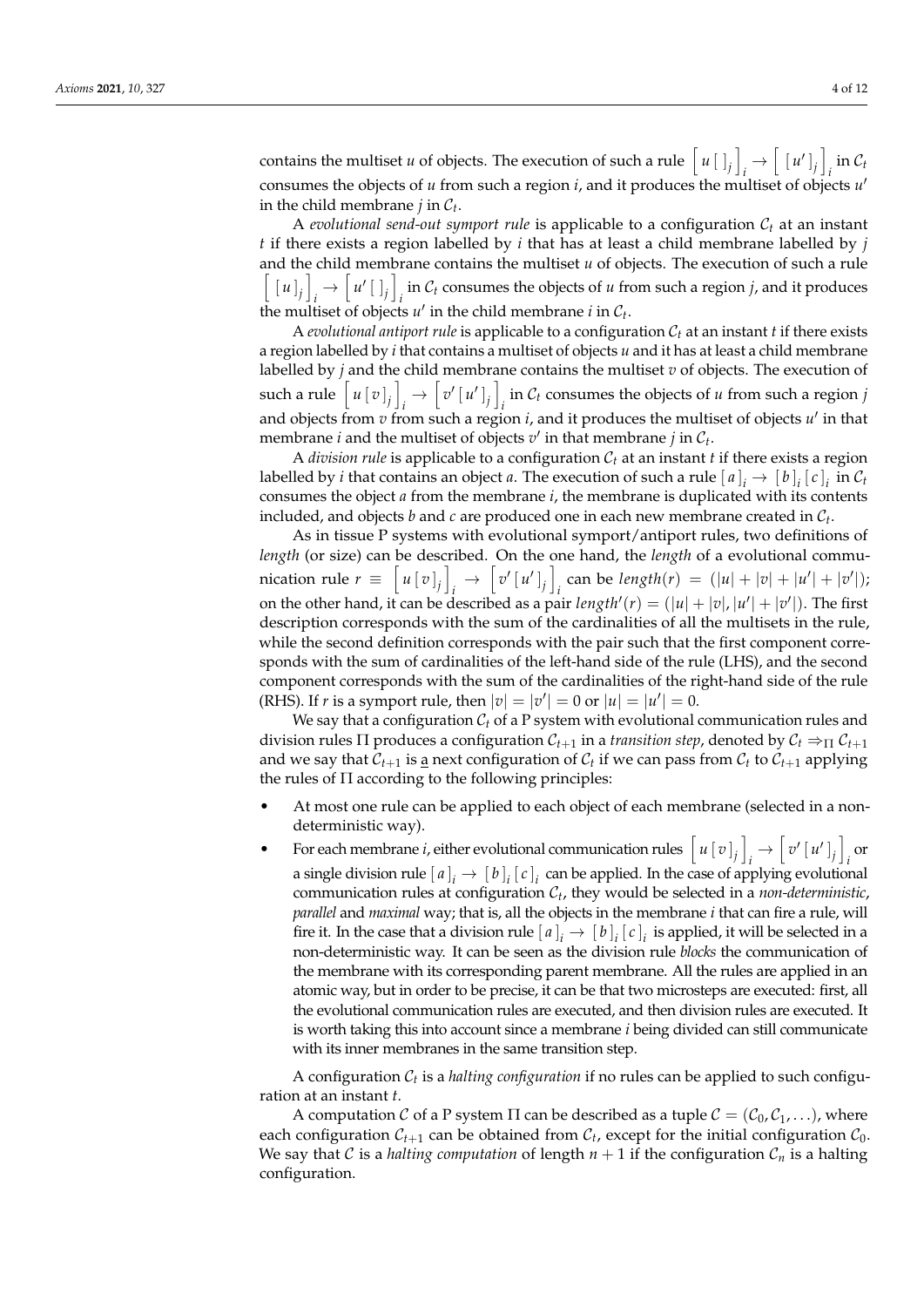Recognizer membrane systems were introduced in [\[14\]](#page-11-0) as a way to solve decision problems. We define here recognizer P systems with evolutional communication rules and division rules.

**Definition 2.** *A recognizer P system with evolutional communication rules and division rules of degree q*  $\geq$  1 *is a tuple* ( $\Pi$ ,  $\Sigma$ ,  $i_{in}$ ), where:

- $\bullet$   $\Pi = (\Gamma, \mathcal{E}, \mu, \mathcal{M}_1, \dots, \mathcal{M}_q, \mathcal{R}_1, \dots, \mathcal{R}_q, i_{out})$  is a P system with evolutional communication *rules and division rules of degree q, with*  $\{yes, no\} \subseteq \Gamma \setminus \mathcal{E}$  *two distinguished objects that will represent the* output *of the system, and*  $\mathcal{M}_i \subseteq \Gamma \setminus \Sigma$  *for*  $1 \leq i \leq q$ *;*
- $\Sigma \subseteq \Gamma \setminus \mathcal{E}$  *is the input alphabet;*
- $i_{in} \in \{1, \ldots, q\}$  *is the label of the input membrane;*
- $i_{out} = 0;$
- *All the computations of* Π *halt.*
- *If* C *is a computation of* Π*, then either an object* yes *or an object* no*, but not both, are sent to the environment in the last step of the computation.*

Let  $\Pi=(\Gamma,\Sigma,\mathcal{E},\mu,\mathcal{M}_1,\ldots,\mathcal{M}_q,\mathcal{R}_1,\ldots,\mathcal{R}_q,i_{in},i_{out})$  be a recognizer P system of this type, then for each input multiset *m* over Σ, we consider the system Π with input multiset *m*, and we denote it by  $\Pi + m$ . This is characterized by the fact that the multisets associated with the initial configuration of the system is:  $(\mathcal{M}_1, \ldots, \mathcal{M}_{i_{in}} + m, \ldots, \mathcal{M}_q, \emptyset)$ ; that is, it is obtained from the initial configuration  $(\mathcal{M}_1,\ldots,\mathcal{M}_{i_{in}},\ldots,\mathcal{M}_q,\varnothing)$  of  $\Pi$ , by adding the multiset *m* to  $\mathcal{M}_{i_{in}}$ .

We define then a *Output*(C) function whose domain is the set of computations of Π. Such a function will formalize the results or outputs of the system. If  $\mathcal C$  is a computation of the system  $\Pi$ , then  $Output(C) = \text{yes}$  (respectively,  $Output(C) = \text{no}$ ) if the object yes (resp., object no) appears in the environment associated to the *halting configuration* of C, but does not appear in any other configuration of  $\mathcal{C}$ . A computation  $\mathcal{C}$  will be called an *accepting computation* (respectively, a *rejecting computation*) if  $Output(C) = \text{yes}$  (resp.,  $Output(C) = no$ . Computations of recognizer membrane systems always halt, and will return either yes or no as a response. A recognizer membrane system with input multiset  $\Pi + m$  is *confluent*, in the sense that all the computations give the same answer; that is, given an input multiset *m*, all the computations of a recognizer membrane system with input multiset  $\Pi + m$  will be either accepting computations or rejecting computations.

The class of recognizer P systems with evolutional symport/antiport rules of length at most *k* (respectively, with length at most  $(k_1, k_2)$ ) and division rules is denoted by  $\mathcal{C}\mathcal{D}\mathcal{EC}((k))$  (resp.,  $\mathcal{C}\mathcal{D}\mathcal{EC}((k_1,k_2))$ ). If the environment does not play an active role, we say that it is a recognizer P system with symport/antiport rules of length at most *k* (resp., with length at most  $(k_1, k_2)$ , i.e. LHS with length at most  $k_1$  and RHS with length at most  $k_2$ ) and division rules without environment, and we denote this class of systems by  $\mathcal{CDEC}(\mathcal{k})$  $(\text{resp.}, \overline{CDEC}(k_1, k_2)).$ 

In this work, a family of recognizer P systems will be used in order to solve decision problems. Let  $X = (I_X, \theta_X)$  a decision problem. We say that *X* is solvable in polynomial time by means of a uniform family of recognizer P systems  $\Pi = {\Pi(n) : n \in \mathbb{N}}$  of the class  $\mathcal{R}$ , and we denote it by *X* ∈ **PMC**<sub> $\mathcal{R}$ , if the following conditions hold:</sub>

- (a) **Π** is polynomially uniform by Turing machines; that is, there exists a Turing machine that constructs  $\Pi(n)$  in polynomial time.
- (b) There exists a polynomial encoding (*cod*,*s*) of *X* such that:
	- b.1 **Π** is polynomially bounded with respect to (*X*, *cod*,*s*); that is, there exists  $k \in \mathbb{N}$  such that for each  $u \in I_X$ , each computation of  $\Pi(s(u)) + cod(u)$  runs, at most, for  $|u|^k$  computation steps.
	- b.2 **Π** is sound and complete with respect to (*X*, *cod*,*s*).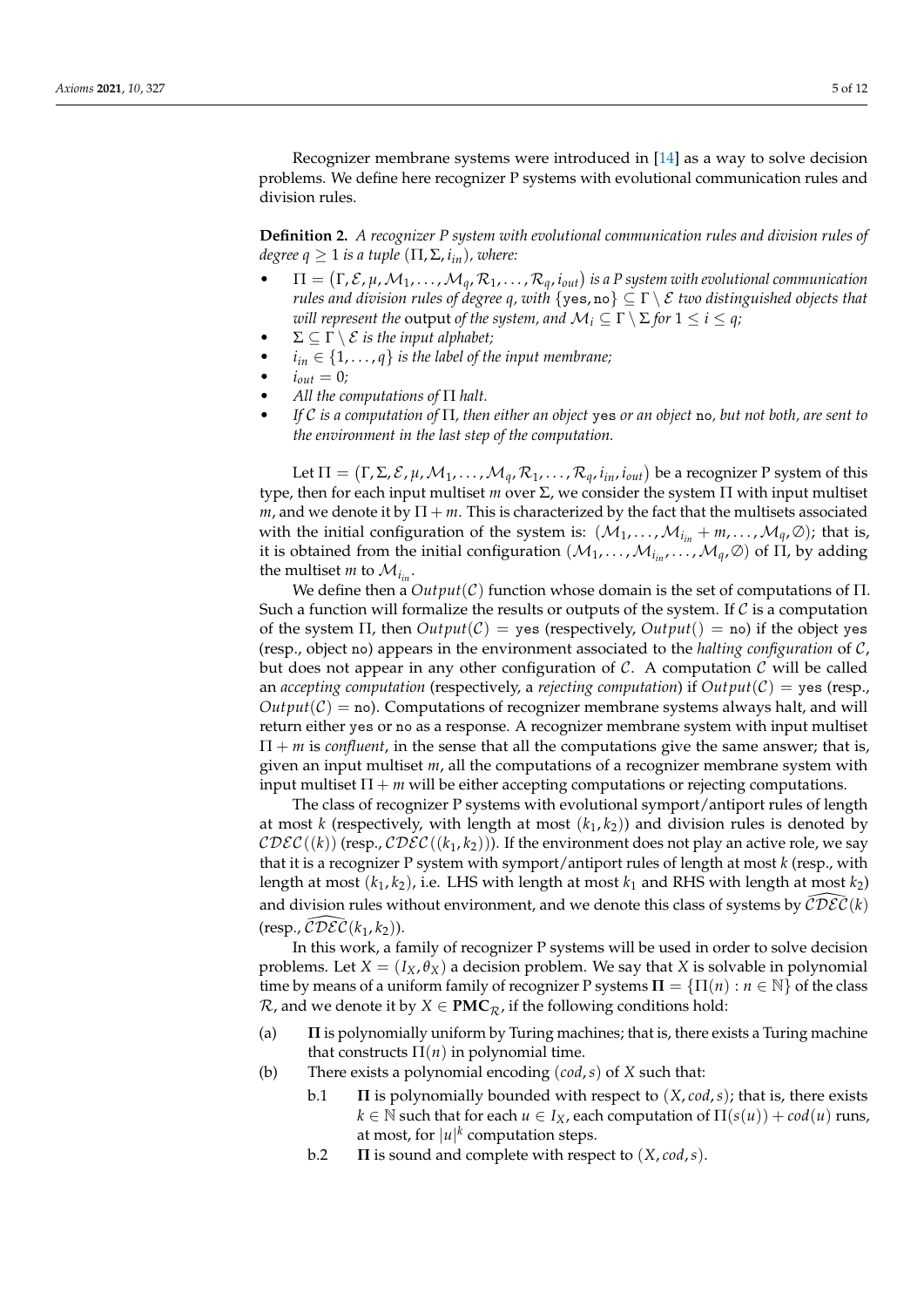# <span id="page-5-0"></span>**4. Methods**

Let  $\varphi$  a propositional formula in CNF with *n* variables and *p* clauses. Let  $s(\varphi) = \langle n, p \rangle$ and  $cod(\varphi)$  contains  $x_{i,j,0}$  if the literal  $x_i$  is in the clause  $C_j$ ,  $\overline{x}_{i,j,0}$  if the literal  $\neg x_i$  is in the clause  $C_j$  and  $x^*_{i,j,0}$  if the variable  $x_i$  does not appear in the clause  $C_j$ . Let the function  $\bot(i, j) = i \bot j = i + jn$ . Then, the system  $\Pi(\langle n, p \rangle)$  will be the responsible of solving  $\varphi$ . Let

$$
\Pi(\langle n,p\rangle)=(\Gamma,\Sigma,\mathcal{E},\mu,\mathcal{M}_1,\ldots,\mathcal{M}_{np+5},\mathcal{R}_1,\ldots,\mathcal{R}_{np+5},i_{in},i_{out})
$$

a recognizer membrane system from  $\mathcal{CDEC}((2,1))$ , where:

- 1. The working alphabet  $\Gamma = \Sigma \cup \{yes, no, y_1, y_2, n_1, n_2, \alpha', \#\} \cup$  ${a_{i,j}, T_{i,j}, F_{i,j}, x_{i,j}, \overline{x}_{i,j}, x_{i,j}^* \mid 1 ≤ i ≤ n, 1 ≤ j ≤ p}$  ∪  $\{x_{i,j,k}, \overline{x}_{i,j,k}, x_{i,j,k}^* \mid 1 \leq i \leq n, 1 \leq j \leq p, 1 \leq k \leq np + \lfloor np/2 \rfloor + 1\}$  ${c_j \mid 1 \le j \le p}$  ∪  ${a_j \mid 1 \le j \le p+1}$  ∪  ${x_k \mid 0 \le k \le np+2}$  ∪  $\{\delta_k \mid 0 \leq k \leq np + 3\}$   $\cup \{\delta_k' \mid 0 \leq k \leq np + 1\}.$
- 2. The input alphabet  $\Sigma = \{x_{i,j,0}, \overline{x}_{i,j,0}, x_{i,j,0}^* \mid 1 \le i \le n, 1 \le j \le p\}.$
- 3. Environment alphabet  $\mathcal{E} = \emptyset$ .
- 4.  $\mu = \begin{bmatrix} 1 & 1 \end{bmatrix} \begin{bmatrix} 1 & 0 \end{bmatrix}$ ...  $\begin{bmatrix} 1 & 0 \end{bmatrix}$   $\mu_{p}$   $\begin{bmatrix} 1 & 0 \end{bmatrix}$   $\mu_{p+2}$   $\begin{bmatrix} 1 & 0 \end{bmatrix}$   $\mu_{p+3}$   $\begin{bmatrix} 1 & 0 \end{bmatrix}$   $\mu_{p+4}$   $\begin{bmatrix} 1 & 0 \end{bmatrix}$   $\mu_{p+5}$   $\begin{bmatrix} 1 & 0 \end{bmatrix}$
- 5.  $\mathcal{M}_k = \emptyset$ ,  $1 \leq k \leq np + 1$ ,

$$
\mathcal{M}_{np+2} = \{a_{i,j} \mid 1 \leq i \leq n, 1 \leq j \leq p\} \cup \{\alpha_j \mid 1 \leq j \leq p+1\},
$$
  

$$
\mathcal{M}_{np+3} = \{\delta_0'\}, \mathcal{M}_{np+4} = \{\delta_0\}, \mathcal{M}_{np+5} = \{\gamma_0\}.
$$

- <span id="page-5-1"></span> $\mathcal{O}(n_p+3) = \sqrt{6} \int \mathcal{O}(n_p+4)$   $\mathcal{O}(n_p+5) = \sqrt{6} \int \mathcal{O}(n_p+5)$ <br>6. The set of rules  $\mathcal{R} = \mathcal{R}_1 \cup \dots \mathcal{R}_{np+5}$  contains the following rules:
	- 6.1 Rules for generating all the necessary  $\gamma_{np+2}$  to simulate the environment.

$$
[\gamma_k]_{np+5} \rightarrow [\gamma_{k+1}]_{np+5} [\gamma_{k+1}]_{np+5} \text{ for } 0 \le k \le np+1
$$
  

$$
[(\gamma_{np+2}]_{np+5}]_{np+1} \rightarrow [\gamma_{np+2}]_{np+5}]_{np+1}
$$

6.2 Rules to generate  $p$  copies of the  $2^n$  possible truth assignments. For that,  $2^{np}$ "partial" truth assignments will be generated.

$$
\begin{bmatrix} a_{i,j} \end{bmatrix}_{np+2} \rightarrow \begin{bmatrix} T_{i,j} \end{bmatrix}_{np+2} \begin{bmatrix} F_{i,j} \end{bmatrix}_{np+2}
$$
\n
$$
\begin{bmatrix} \begin{bmatrix} T_{i,j} F_{i,j'} \end{bmatrix}_{np+2} \end{bmatrix}_{np+1} \rightarrow \begin{bmatrix} # \begin{bmatrix} \end{bmatrix}_{np+2} \end{bmatrix}_{np+1}
$$
\nfor  $1 \leq i \leq n$   
\n
$$
1 \leq j, j', \leq p
$$

6.3 Rules to generate  $2^{np}$  copies of  $cod(\varphi)$ .

$$
\begin{aligned}\n\begin{bmatrix}\nx_{i,j,0} \end{bmatrix}\n\begin{bmatrix}\n\frac{1}{j+1} \end{bmatrix}_{np+1} &\to \begin{bmatrix}\n\frac{1}{j+1} \end{bmatrix}_{np+1} \\
\frac{1}{j+1} \end{bmatrix}_{np+1} &\to \begin{bmatrix}\n\frac{1}{j+1} \end{bmatrix}_{np+1} \\
\frac{1}{j+1} \end{bmatrix}_{np+1} &\to \begin{bmatrix}\n\frac{1}{j+1} \end{bmatrix}_{np+1} \\
\frac{1}{j+1} \end{bmatrix}_{np+1} &\text{for } 1 \leq i \leq n, 1 \leq j \leq p \\
\frac{1}{j+1} \end{aligned}
$$
\n
$$
\begin{aligned}\n\begin{bmatrix}\nx_{i,j,k} \end{bmatrix}_{i \perp j} &\to \begin{bmatrix}\n\frac{1}{j+1} \end{bmatrix}_{i \perp j} \begin{bmatrix}\n\frac{1}{j+1} \end{bmatrix}_{n+1} \\
\frac{1}{j+1} \end{bmatrix}_{i \perp j} &\to \begin{bmatrix}\n\frac{1}{j+1} \end{bmatrix}_{i \perp j} \begin{bmatrix}\n\frac{1}{j+1} \end{bmatrix}_{n+1} \\
\frac{1}{j+1} \end{bmatrix}_{n+1} &\text{for } 1 \leq j \leq p \\
\frac{1}{j+1} \end{aligned}
$$
\n
$$
\begin{aligned}\n\begin{bmatrix}\n\frac{1}{j+1} \end{bmatrix}_{i \perp j} &\to \begin{bmatrix}\n\frac{1}{j+1} \end{bmatrix}_{n+1} \\
\frac{1}{j+1} \end{bmatrix}_{n+1} &\to \begin{bmatrix}\n\frac{1}{j+1} \end{bmatrix}_{n+1} \\
\frac{1}{j+1} \end{bmatrix}_{n+1} &\to \begin{bmatrix}\n\frac{1}{j+1} \end{bmatrix}_{n+1} \\
\frac{1}{j+1} \end{aligned}
$$
\n
$$
\begin{aligned}\n\begin{bmatrix}\n\frac{1}{j+1} \end{bmatrix}_{i \perp j} &\to \begin{bmatrix}\n\frac{1}{j+1} \end{bmatrix}_{n+1} \\
\frac{1}{j+1} \end{aligned}
$$
\n
$$
\begin{aligned}\
$$

<span id="page-5-2"></span>

6.4 Rules to check which clauses are satisfied.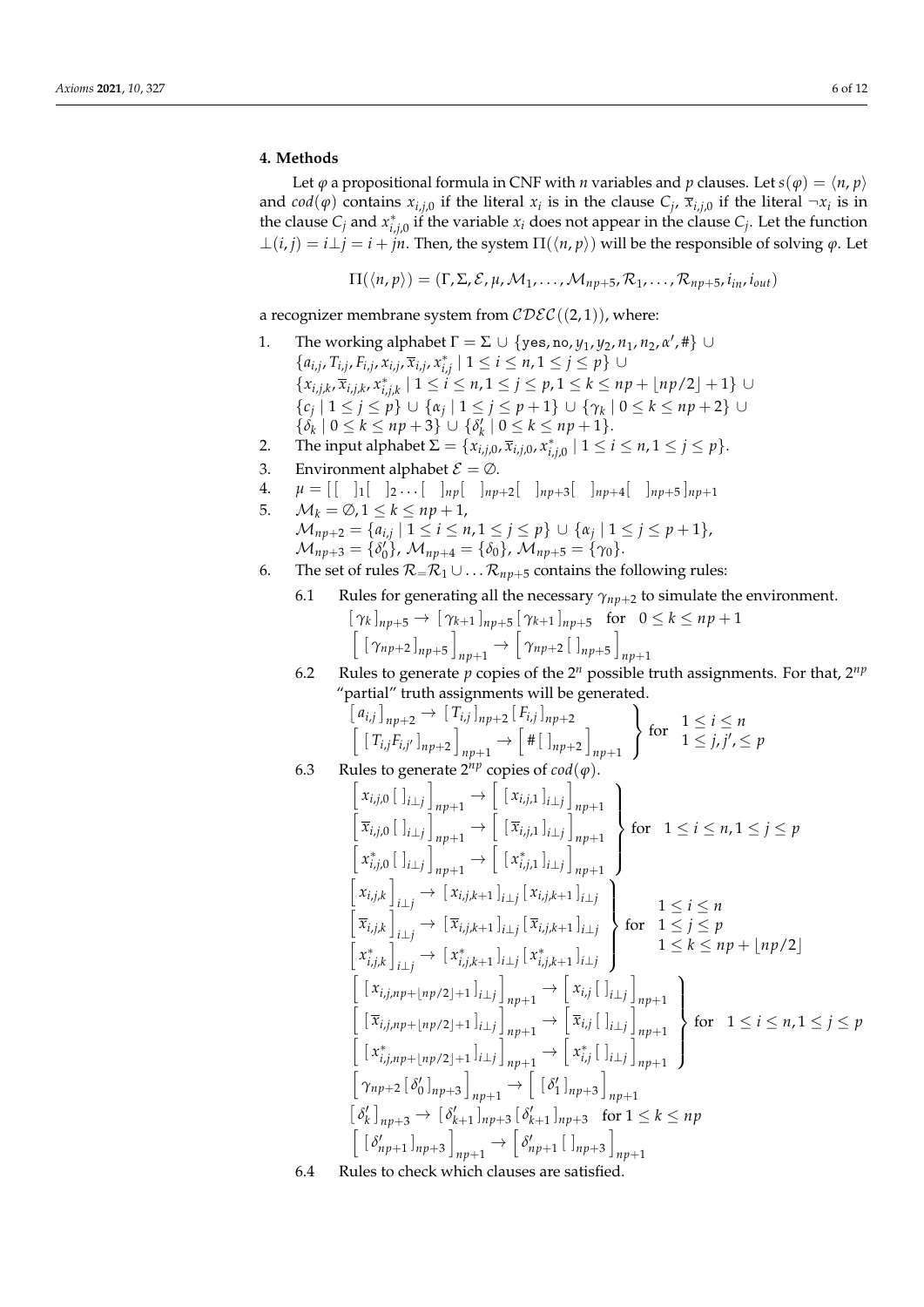$$
\begin{aligned}\n&\begin{bmatrix} x_{i,j} [T_{i,j}]_{np+2} \end{bmatrix}_{np+1} \rightarrow \begin{bmatrix} [c_{j}]_{np+2} \end{bmatrix}_{np+1} \\
&\begin{bmatrix} \overline{x}_{i,j} [T_{i,j}]_{np+2} \end{bmatrix}_{np+1} \rightarrow \begin{bmatrix} [H]_{np+2} \end{bmatrix}_{np+1} \\
&\begin{bmatrix} x_{i,j}^* [T_{i,j}]_{np+2} \end{bmatrix}_{np+1} \rightarrow \begin{bmatrix} [H]_{np+2} \end{bmatrix}_{np+1} \\
&\begin{bmatrix} x_{i,j} [F_{i,j}]_{np+2} \end{bmatrix}_{np+1} \rightarrow \begin{bmatrix} [H]_{np+2} \end{bmatrix}_{np+1} \\
&\begin{bmatrix} \overline{x}_{i,j} [F_{i,j}]_{np+2} \end{bmatrix}_{np+1} \rightarrow \begin{bmatrix} [c_{j}]_{np+2} \end{bmatrix}_{np+1} \\
&\begin{bmatrix} x_{i,j}^* [F_{i,j}]_{np+2} \end{bmatrix}_{np+1} \rightarrow \begin{bmatrix} [c_{j}]_{np+2} \end{bmatrix}_{np+1} \\
&\begin{bmatrix} x_{i,j}^* [F_{i,j}]_{np+2} \end{bmatrix}_{np+1} \rightarrow \begin{bmatrix} [H]_{np+2} \end{bmatrix}_{np+1} \\
&\begin{bmatrix} [c_{j}\alpha_{j}]_{np+2} \end{bmatrix}_{np+1} \rightarrow \begin{bmatrix} [a']_{np+2} \end{bmatrix}_{np+1} \\
&\begin{bmatrix} [c_{j}\alpha_{j}]_{np+2} \end{bmatrix}_{np+1} \rightarrow \begin{bmatrix} [H]_{np+2} \end{bmatrix}_{np+1} \text{ for } 1 \leq j \leq p \\
&\begin{bmatrix} [a_{j}\alpha']_{np+2} [a_{k}]_{np+2} \end{bmatrix}_{np+1} \rightarrow \begin{bmatrix} [A_{j}]_{np+2} \end{bmatrix}_{np+1} \text{ for } 1 \leq j \leq p \\
&\begin{bmatrix} [A_{j} \alpha_{j}]_{np+2} \end{bmatrix}_{np+1} \rightarrow \begin{bmatrix} [A_{j} \alpha_{j}]_{np+2} \end{bmatrix}_{np+1} \text{ for } 1 \leq j \leq p \\
&\begin{bmatrix} [A_{j} \alpha_{j}]_{np+2
$$

$$
\begin{bmatrix}\n\delta_{np+3} [\alpha']_{np+2} \big]_{np+1} \rightarrow \left[ \left[ y_1 \right]_{np+2} \right]_{np+1} \\
\left[ \left[ y_1 \right]_{np+2} \big]_{np+1} \rightarrow \left[ y_2 \left[ \left[ y_{n+2} \right] \right]_{np+1} \\
\left[ \left[ y_2 \right]_{np+1} \right]_0 \rightarrow \left[ \text{yes} \left[ \left[ \left[ y_{n+1} \right] \right]_0 \right]\n\end{bmatrix}
$$
\nInput membrane *i*,  $=$   $=$   $n + 1$  *and output*  $mp$ 

6.9 Input membrane  $i_{in} = np + 1$  and output membrane  $i_{out} = 0$ .

In this section, the behaviour of a recognizer P system from  $\mathcal{CDEC}((2,1))$  solving an instance  $\varphi$  from SAT is described. Let  $\varphi = C_1 \wedge ... \wedge C_p$  be a propositional logic formula in CNF, where  $C_j = l_1 \vee \ldots \vee l_{r_j}$ ,  $l_k \in \{x_i, \neg x_i \mid 1 \leq i \leq n\}$ . Then  $\varphi$  will be processed by the system  $\Pi(s(\varphi)) + cod(\varphi)$ , where  $s(\varphi) = \langle n, p \rangle$  and  $cod(\varphi) = \{x_{i,j,0} \mid x_i \in C_i\} \cup \{\overline{x}_{i,j,0}\}\$  $\neg x_i \in C_j$  ∪  $\{x_{i,j,0}^* \mid x_i \notin C_j \land \neg x_i \notin C_j\}.$ 

Let us note  $cod_k(\varphi)$  the set of all the elements from  $cod(\varphi)$  with the third subscript equal to *k*. Let us note *cod*<sup>∗</sup> (*ϕ*) the set of all the elements from *cod*(*ϕ*) without the third subscript.

The solution follows a brute force algorithm protocol in the framework of recognizer P systems with evolutional symport/antiport rules and division rules, and consists of the following stages:

## *4.1. Generation Stage*

In the generation stage, different elements necessary for the rest of the computation are generated at the same time. First, in order to avoid the use of the environment to obtain *γ* objects, it is necessary to use some of the synchronization protocols in [\[32\]](#page-11-13),  $2^{np+2}$  copies of the object  $\gamma_{np+2}$  will be generated in membranes  $np + 5$  through the rules from [6.1.](#page-5-1) These objects will be present in the membrane  $np + 1$  at configuration  $C_{np+3}$ . For generating the different truth assignments, objects *Ti*,*<sup>j</sup>* and *Fi*,*<sup>j</sup>* will represent a partial truth assignment of the variable  $x_i$  in the following sense: Objects  $T_{i,j}$  and  $F_{i,j'}$ , with  $i \neq j$ , would be incompatible, since two different values would be assigned to the same variable. Therefore, in order to remove this possibility, these two objects will be removed from the system by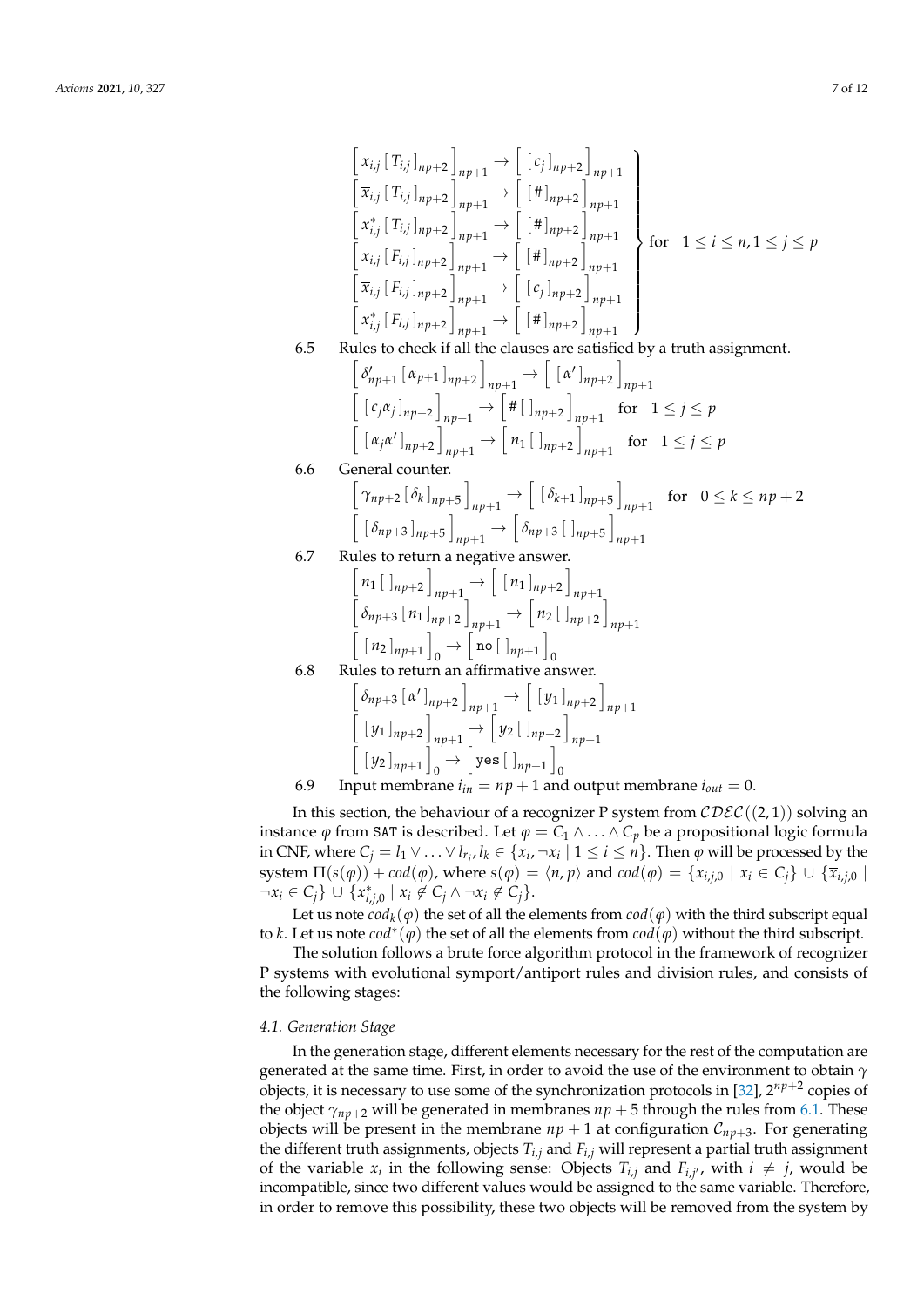means of the rule  $\left[ \left[T_{i,j}F_{i,j'}\right]_{np+2} \right]$  $_{np+1} \rightarrow [$  # [ ]<sub>np+2</sub> ] *np*+1 . After applying these rules, only "real" truth assignments would be present in the system. In fact, there can be assignments where a variables has not been assigned any value. In this case, it will not return a false positive. For generating the different *np* partial truth assignments, *np* computational steps should be applied, but since rules are fired in a non-deterministic way, and the removal of these incompatible variables could be applied in between the process of generation, at most  $\lfloor np/2 \rfloor$  extra steps should be taken into account. Therefore, in configuration  $\mathcal{C}_{np+\lfloor np/2 \rfloor}$ , membranes labelled by  $np + 2$  will contain all the possible truth assignments.

Besides, objects from  $\text{cod}(\varphi)$  will be sent into their corresponding membrane. From the second computational step, membranes 1, . . . , *np* will be duplicated in each step until having  $2^{np+\lfloor np/2\rfloor}$  copies of the corresponding object from  $cod_{np+\lfloor np/2\rfloor}(φ)$ . These objects will be sent out to the membrane  $np + 1$ , and therefore in the configuration  $\mathcal{C}_{np+\lfloor np/2\rfloor+1}$ ,  $2^{np+\lfloor np/2\rfloor}$  copies of  $cod^*(\varphi)$  will be present in the membrane  $np+1$ . In this configuration, the next stage begins.

## *4.2. First Checking Stage*

In this stage, objects from *cod*<sup>∗</sup> (*ϕ*) will react with objects *Ti*,*<sup>j</sup>* and *Fi*,*<sup>j</sup>* through rules from [6.4.](#page-5-2) In this stage, an object  $c_j$  will be generated in a membrane  $np + 2$  if and only if the truth assignment represented in that membrane makes true the corresponding literal. This stage takes one computational step. At the same time, counters  $\delta_k$  and  $\delta'_k$  are being generated. *δ<sup>k</sup>* will evolve by using objects *γnp*+<sup>2</sup> as "catalysts", and *np* copies of the object  $\delta'_{np+1}$  will be present at the membrane  $np+1$  at configuration  $C_{2np+5}$ . When this happens, the second checking stage starts.

#### *4.3. Second Checking Stage*

The  $(2np + 6)$ -th step will consist of the application of the rule  $\left[ \delta'_{np+1} \left[ \alpha_{p+1} \right]_{np+2} \right]$  $np+1 \rightarrow$  $\left[ \left[ \alpha' \right]_{np+2} \right]$ *np*+1' creating an object  $\alpha'$  in each membrane labelled by  $np + 2$ . At the same time, objects  $c_j$  present in a membrane will remove the corresponding object  $a_j$ ; that is, the absence of an object  $a_j$  in a membrane  $np + 2$  represents that clause  $C_j$  is satisfied by the corresponding truth assignment. The object  $\alpha'$  will fire a rule  $\left[ \begin{array}{c} [ \ \alpha_j \alpha' \ ]_{np+2} \end{array} \right]$  $_{np+1} \rightarrow [n_1 \, [ \, ]_{np+2}]$  $n p+1$  if there exists an object *a<sup>j</sup>* in such a membrane. This stage takes exactly two computational steps.

#### *4.4. Output Stage*

In configuration  $C_{2np+7}$ , the existence of an object  $\alpha'$  in a membrane labelled by  $np+2$ implies that no objects  $\alpha_j$  remained in such a membrane; that is, that all clauses are satisfied by the corresponding truth assignment. Therefore, if there exists an object  $\alpha'$  in such a membrane, it implies that the formula  $\varphi$  is satisfiable. Thus, two different scenarios can be observed. On the one hand, if the formula is satisfiable, there exists at least one membrane labelled by  $np + 2$  at configuration  $\mathcal{C}_{2np+7}$  such that it contains an object  $\alpha'$ . In the next step, an object  $y_1$ will be generated in such a membrane, that will be sent out, first to membrane  $np + 1$  as an object  $y_2$ , and finally to the environment as an object yes. On the other hand, if the formula is unsatisfiable, no objects  $\alpha'$  remain in any of the membranes labelled by  $np + 2$  at configuration  $\mathcal{C}_{2nn+7}$ . Objects  $n_1$  will be sent to the membrane  $np+1$  and, in the next step, they will be sent back to any membrane  $np + 2$ , taking into account that the target membranes are selected in a non-deterministic way. In the next step, as the object *δnp*+<sup>3</sup> still exists in membrane *np* + 1, it reacts with an object  $n_1$ , transforming it into an object  $n_2$  at the skin membrane, and in the last step of the configuration, it will be sent out to the environment as an object no. It is important to take into account that, in the affirmative case, object  $\delta_{np+3}$  is consumed, and since only one object of this kind exists, objects *n*<sup>1</sup> will not have any objects to react with. This stage takes exactly three computational steps, both in the affirmative case and in the negative case. In Figure [1,](#page-8-0) a graphical description of this process is provided to clarify how this stage works.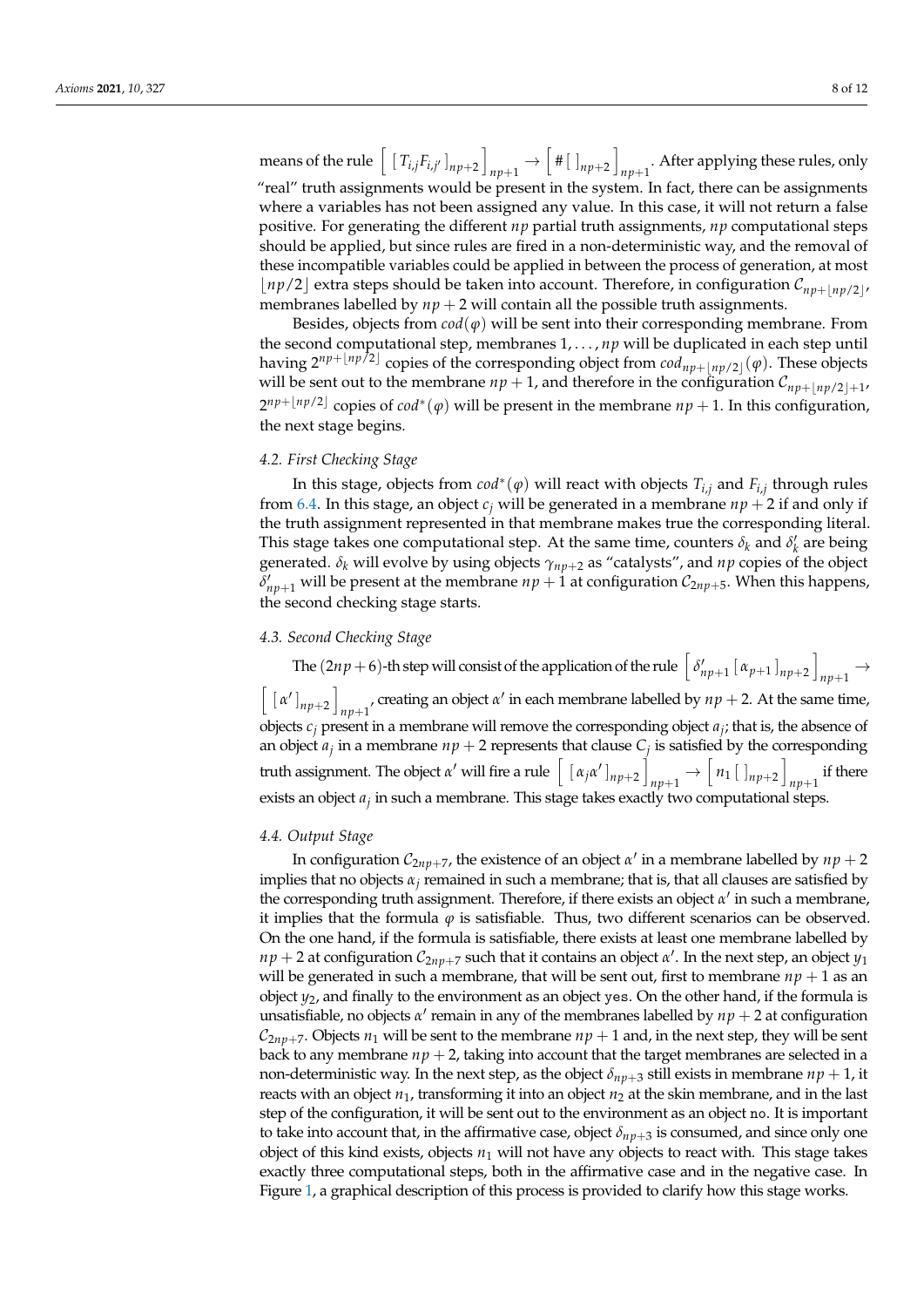<span id="page-8-0"></span>

**Figure 1.** Evolution of the final stage in the affirmative case (**left**) and in the negative case (**right**).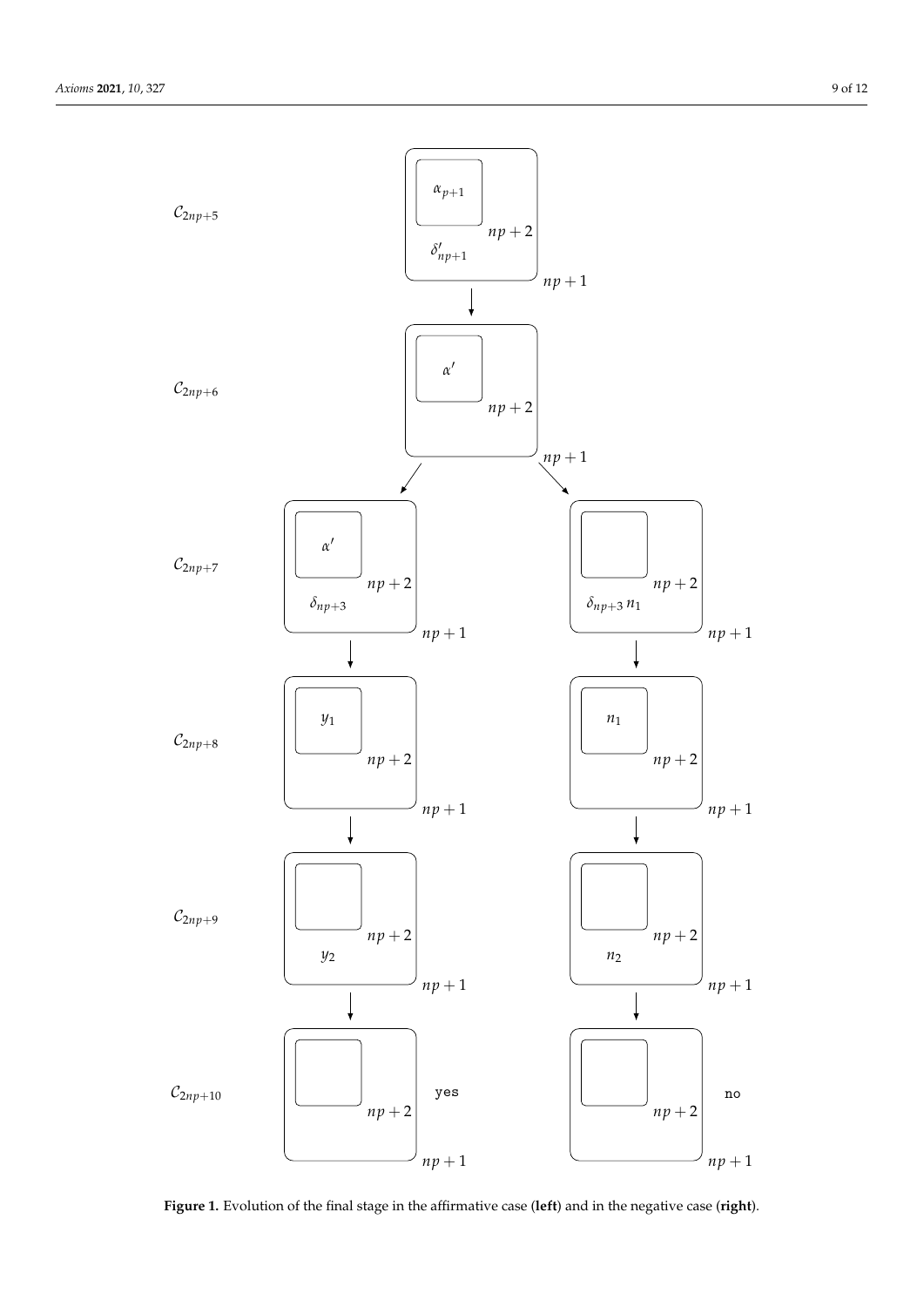#### <span id="page-9-0"></span>**5. Results**

The results of the paper will be discussed in this section.

**Theorem 1.** SAT  $\in$  **PMC**<sub>CDEC((2,1))</sub>

**Proof.** The family of P systems constructed previously verifies the following:

- All the systems from  $\Pi = {\Pi(n) | n \in \mathbb{N}}$  are recognizer P systems from  $\mathcal{CDEC}((2,1))$ .
- The family **Π** is polynomially uniform by Turing machines given that, for each *n*, *p*  $\in$  N, rules of  $\Pi(\langle n, p \rangle)$  from  $\Pi$  are defined recursively by *n*, *p*  $\in$  N, and the quantity of resources needed for constructing an element of the family is of polynomial order with respect to *n* and *p*, as it is shown below:
	- **–** Alphabet size:  $3n^2p^2 + (11 + \frac{np}{2})$  $\frac{np}{2}$ ])np + 2p + 16  $\in \Theta(n^2p^2)$
	- **Initial number of membranes:**  $np + 5 \in \Theta(np)$
	- Initial number of objects in cells:  $np + p + 4 \in \Theta(np)$
	- **–** Number of rules:  $3n^2p^2\left\lfloor \frac{np}{2} \right\rfloor$  $\left[\frac{np}{2}\right] + 2np^2 + 15np + 2p + 16 \in \Theta(n^3p^3)$
	- **Maximum number of objects involved in a rule:**  $3 \in \Theta(1)$ .
- The pair of polynomial-time computable functions (*cod*,*s*) defined complies the following: for each formula  $\varphi$  from SAT,  $s(\varphi)$  is a natural number,  $\text{cod}(\varphi)$  is the input multiset of the system  $\Pi(s(\varphi))$  and for each  $t \in \mathbb{N}$ ,  $s^{-1}(t)$  is a finite set.
- The family **Π** is polynomially bounded in time: in fact, for each formula *ϕ* from SAT, the recognizer P system  $\Pi(s(\varphi)) + cod(\varphi)$  takes exactly  $2np + 10$  computational steps in return an answer, either positive or negative, being *n* the number of variables and *p* the number of clauses of *ϕ*.
- The family  $\Pi$  is sound with respect to  $(X, cod, s)$ : in fact, for each formula  $\varphi$ , if the computations of  $\Pi(s(\varphi)) + cod(\varphi)$  are *accepting computations*, then  $\varphi$  is satisfiable.
- The family **Π** is complete with respect to  $(X, cod, s)$ : in fact, for each formula  $\varphi$  that is satisfiable, all the computations of  $\Pi(s(\varphi)) + cod(\varphi)$  are *accepting computations*.  $\Box$

**Corollary 1. NP** ∪ **co** − **NP**  $\subseteq$  **PMC**<sub>CDEC((2,1))</sub>

**Proof.** It is enough to observe that SAT is an **NP**-complete problem, SAT  $\in \text{PMC}_{\text{CDEC}((2,1))}$ and the class  $PMC_{CDEC(2,1))}$  is closed under polynomial-time reduction and under complementary.  $\square$ 

In fact, this family does not use the environment with an active role, therefore:

**Corollary 2.**  $\mathbf{NP} \cup \mathbf{co} - \mathbf{NP} \subseteq \mathbf{PMC}_{\widehat{\mathcal{CDEC}}(2,1)}$ 

**Proof.** It is enough to observe that **NP** ∪ **co** − **NP**  $\subseteq$  **PMC**<sub>CDEC((2,1))</sub> from the fact that a uniform family of recognizer membrane systems from  $\mathcal{CDEC}((2,1))$  solving the problem SAT in polynomial time has been constructed, and this solution does use the environment only as the output of the system,  $\mathcal{E} = \emptyset$ , and does not take any object from it.  $\square$ 

**Corollary 3.**  $\mathbf{NP} \cup \mathbf{co} - \mathbf{NP} \subseteq \mathbf{PMC}_{\widehat{\mathcal{CDEC}}(3)}$ 

## <span id="page-9-1"></span>**6. Discussion**

The idea of this solution is to use the power of division rules to generate all the possible truth assignments and objects first, and later on to use the parallel communication between membranes to transport all the needed objects. It is important to take into account that this is a great difference with P systems with active membranes, since in these systems, communication rules between membranes are limited to one object per membrane and time step. While the first stage takes the majority of the time, checking of the clauses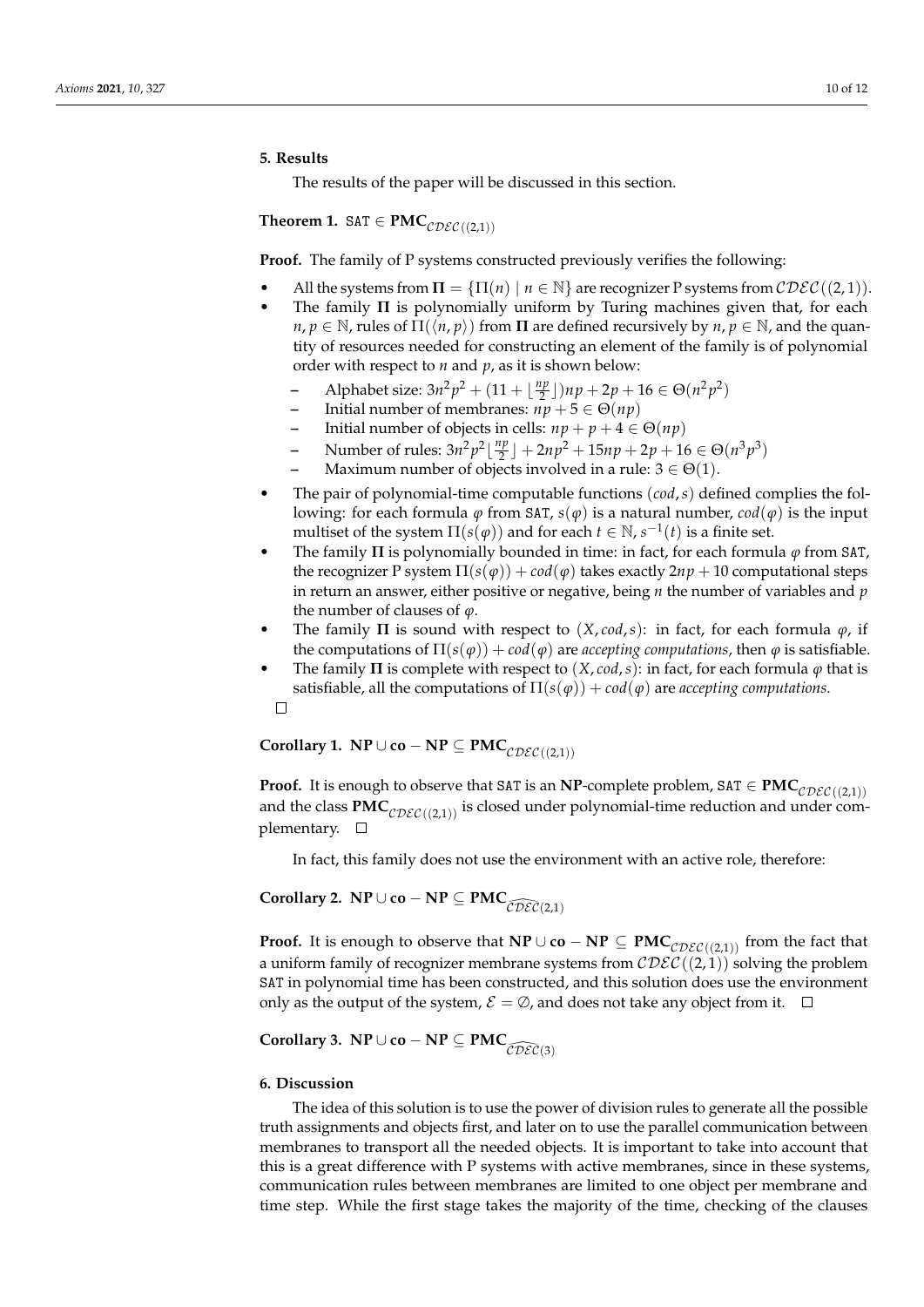and output of the system are executed in five time steps, using the created workspace in the generation stage. This implies that a great optimization (for instance, in the form of a parallel implementation) would be needed in order to generate the exponential number of membranes in polynomial (in this case, linear) time. In a practical way, this could lead to an interesting competitor with respect to the state-of-art SAT solvers, that are necessary to solve industrial propositional logic formulae used to improve some engineering processes.

## **7. Contributions**

In this work, a solution to SAT by means of a family of recognizer membrane systems from  $\mathcal{CDEC}(2, 1)$  is given. In previous works, a similar result in the tissue-like counterpart was given, but using the environment as an active element. An interesting work would be to prove that the role of the environment is also irrelevant in tissue P systems with evolutional symport/antiport rules and division rules. Besides, similar results using separation rules instead of division rules were provided in the same work. Taking into account the differences between division rules and separation rules and between tissue-like and cell-like, it would be interesting to see if this result can also be translated to the cell-like framework. In this sense, a complete study of the role of the environment while using separation rules, both in the tissue-like and in the cell-like frameworks will be studied.

**Author Contributions:** Conceptualization, D.O.-M. and M.J.P.-J.; methodology, D.O.-M. and L.V.-C.; validation, D.O.-M., L.V.-C. and M.J.P.-J.; formal analysis, M.J.P.-J.; investigation, D.O.-M.; writing original draft preparation, D.O.-M.; writing—review and editing, L.V.-C.; supervision, L.V.-C. and M.J.P.-J. All authors have read and agreed to the published version of the manuscript.

**Funding:** This research was funded by "FEDER/Ministerio de Ciencia e Innovación—Agencia Estatal de Investigación/\_Proyecto (TIN2017-89842-P)"—MABICAP. D.O.-M. also acknowledges Contratación de Personal Investigador Doctor. (Convocatoria 2019) 43 Contratos Capital Humano Línea 2. Paidi 2020, supported by the European Social Fund and Junta de Andalucía.

**Institutional Review Board Statement:** Not applicable.

**Informed Consent Statement:** Not applicable.

**Data Availability Statement:** This work is self-contained, and all the data can be found within the own paper.

**Conflicts of Interest:** The authors declare no conflict of interest.

## **References**

- <span id="page-10-0"></span>1. P ˘aun, G. Computing with membranes. *Turku Cent. Comput.-Sci.-Tucs Rep.* **1998**, *208*, 108–143.
- <span id="page-10-1"></span>2. Martín-Vide, C.; Păun, G.; Pazos, J.; Rodríguez-Patón, A. Tissue P systems. *Theor. Comput. Sci.* 2003, 296, 295–326. [\[CrossRef\]](http://doi.org/10.1016/S0304-3975(02)00659-X)
- <span id="page-10-2"></span>3. Ionescu, M.; Păun, G.; Yokomori, T. Spiking neural P systems. *Fundam. Inform.* **2006**, 71, 279–308.
- <span id="page-10-3"></span>4. Bao, T.; Yang, Q.; Peng, H.; Luo, X.; Wang, J. Computational power of sequential dendrite P systems. *Theor. Comput. Sci.* **2021**, *893*, 133–145. [\[CrossRef\]](http://dx.doi.org/10.1016/j.tcs.2021.08.008)
- 5. Wang, L.; Liu, X.; Zhao, Y. Universal Nonlinear Spiking Neural P Systems with Delays and Weights on Synapses. *Comput. Intell. Neurosci.* **2021**, *2021*, 3285719. [\[CrossRef\]](http://dx.doi.org/10.1155/2021/3285719)
- <span id="page-10-4"></span>6. Wu, T.; Pan, L.; Yu, Q.; Tan, K.C. Numerical Spiking Neural P Systems. *IEEE Trans. Neural Netw. Learn. Syst.* **2021**, *32*, 2443–2457. [\[CrossRef\]](http://dx.doi.org/10.1109/TNNLS.2020.3005538) [\[PubMed\]](http://www.ncbi.nlm.nih.gov/pubmed/32649281)
- <span id="page-10-5"></span>7. Păun, G. Membrane Computing: An Introduction, 1st ed.; Springer: Berlin/Heidelberg, Germany, 2002.
- <span id="page-10-6"></span>8. Păun, G.; Rozenberg, G.; Salomaa, A. *The Oxford Handbook of Membrane Computing*, 1st ed.; Oxford University Press, Inc.: New York, NY, USA, 2010.
- <span id="page-10-7"></span>9. Ciobanu, G.; Pérez-Jiménez, M.J.; Păun, G. *Applications of Membrane Computing*, 1st ed.; Springer: Berlin/Heidelberg, Germany, 2006.
- 10. Frisco, P.; Gheorghe, M.; Pérez-Jiménez, M.J. *Applications of Membrane Computing in Systems and Synthetic Biology*, 1st ed.; Springer International Publishing: Basel, Switzerland, 2014.
- <span id="page-10-8"></span>11. Zhang, G.; Pérez-Jiménez, M.J.; Gheorghe, M. *Real-Life Applications with Membrane Computing*, 1st ed.; Springer: Cham, Switzerland, 2017.
- <span id="page-10-9"></span>12. Zhang, G.; Pérez-Jiménez, M.J.; Riscos-Núñez, A.; Verlan, S.; Konur, S.; Hinze, T.; Gheorghe, M. *Membrane Computing Models: Implementations*, 1st ed.; Springer: Singapore, 2021.
- <span id="page-10-10"></span>13. Păun, G. Computing with membranes: Attacking NP-Complete Problems. In Proceedings of the Second International Conference on Unconventional Models of Computation, Brussels, Belgium, 13–16 December 2000; pp. 94–115.